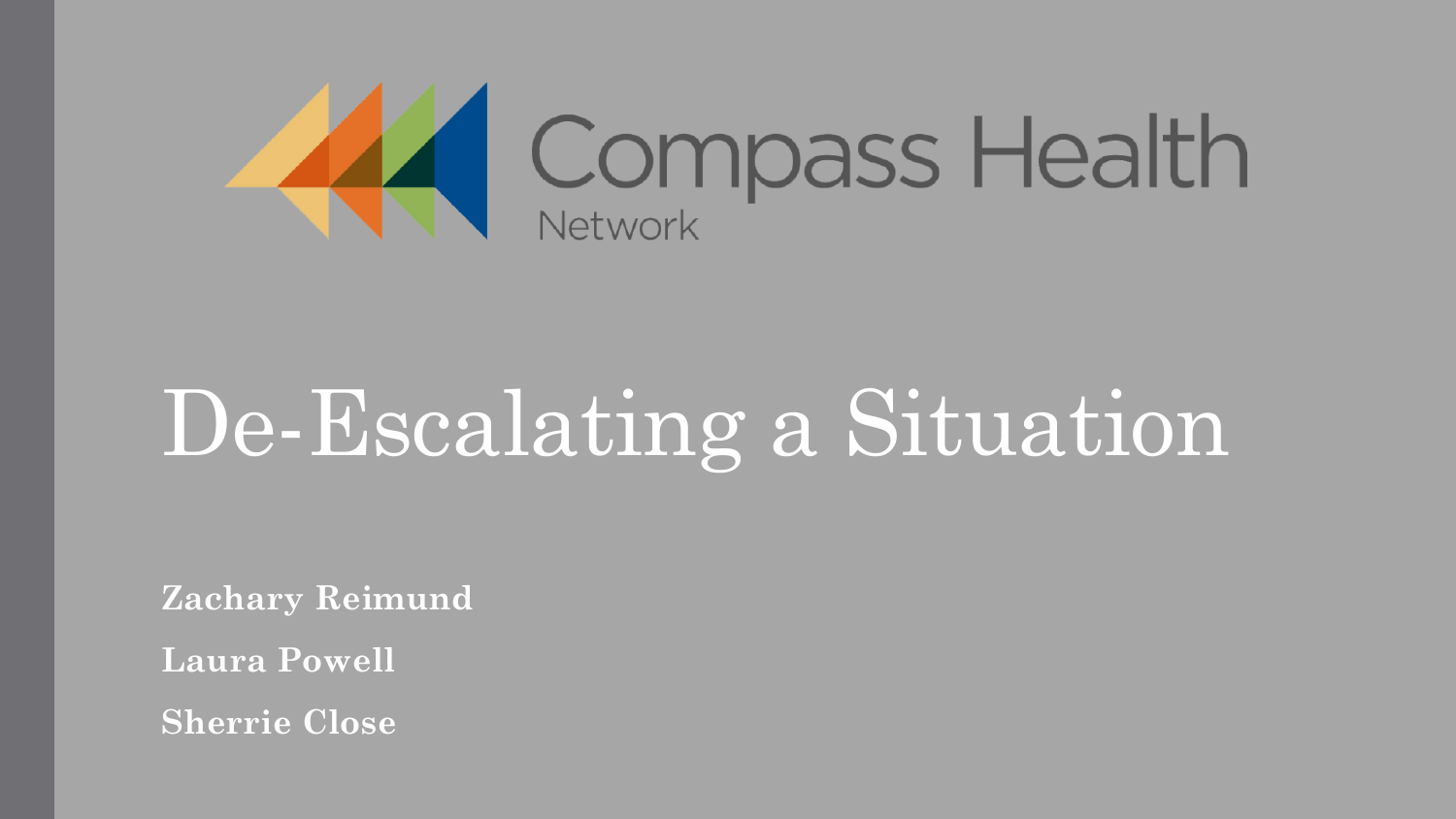### Types of Challenging Conversations

- Mental Health Disorders
- Anger/Frustration
- Confusion

#### What are some others from your experience?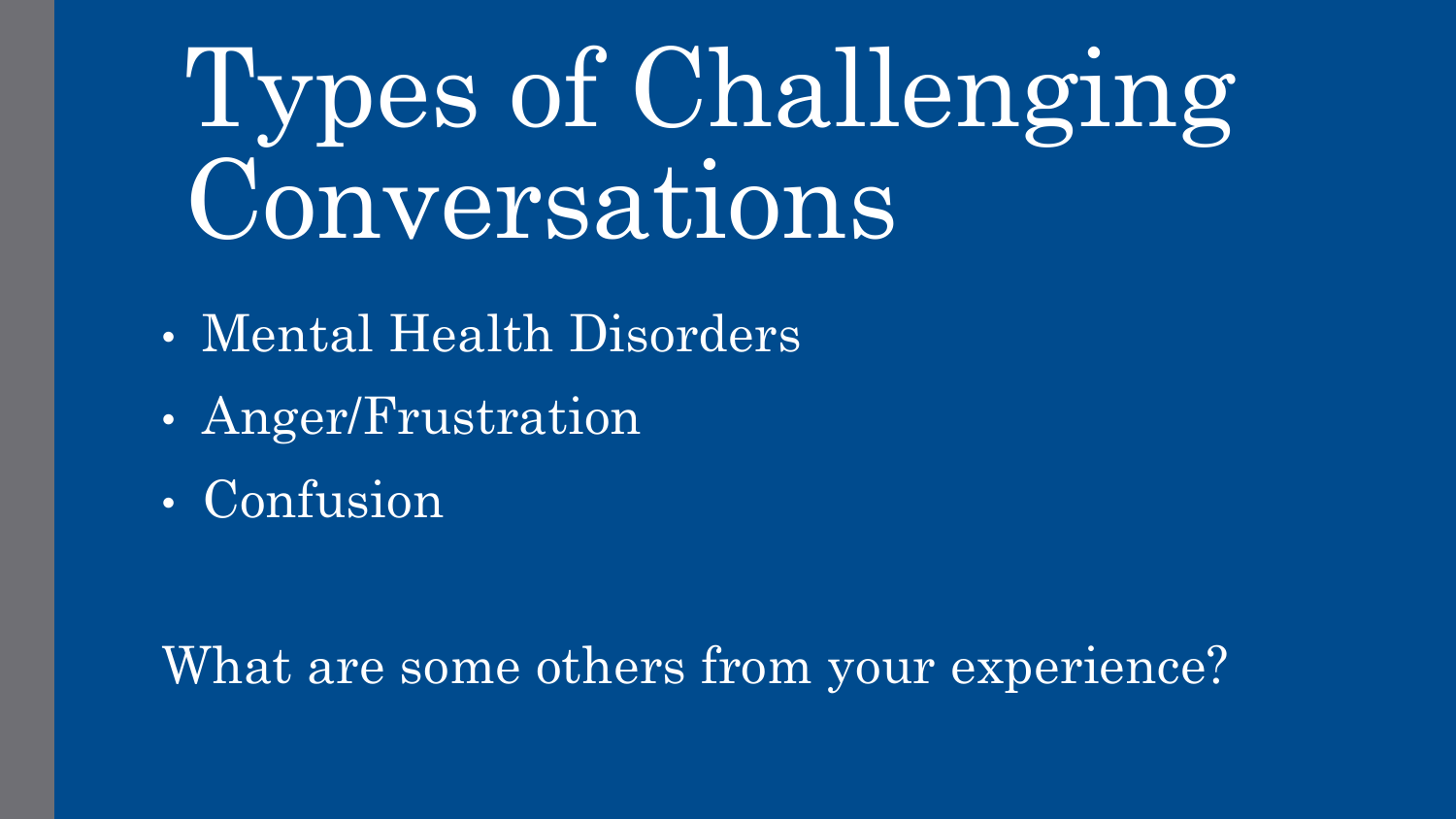### Co-occurrence and Cause

- The three listed can not only occur at the same time, but also be the root cause of each other
- The state of someone's mental health can and will affect their mood and emotional responses

*Keep this in mind as you follow the next slide*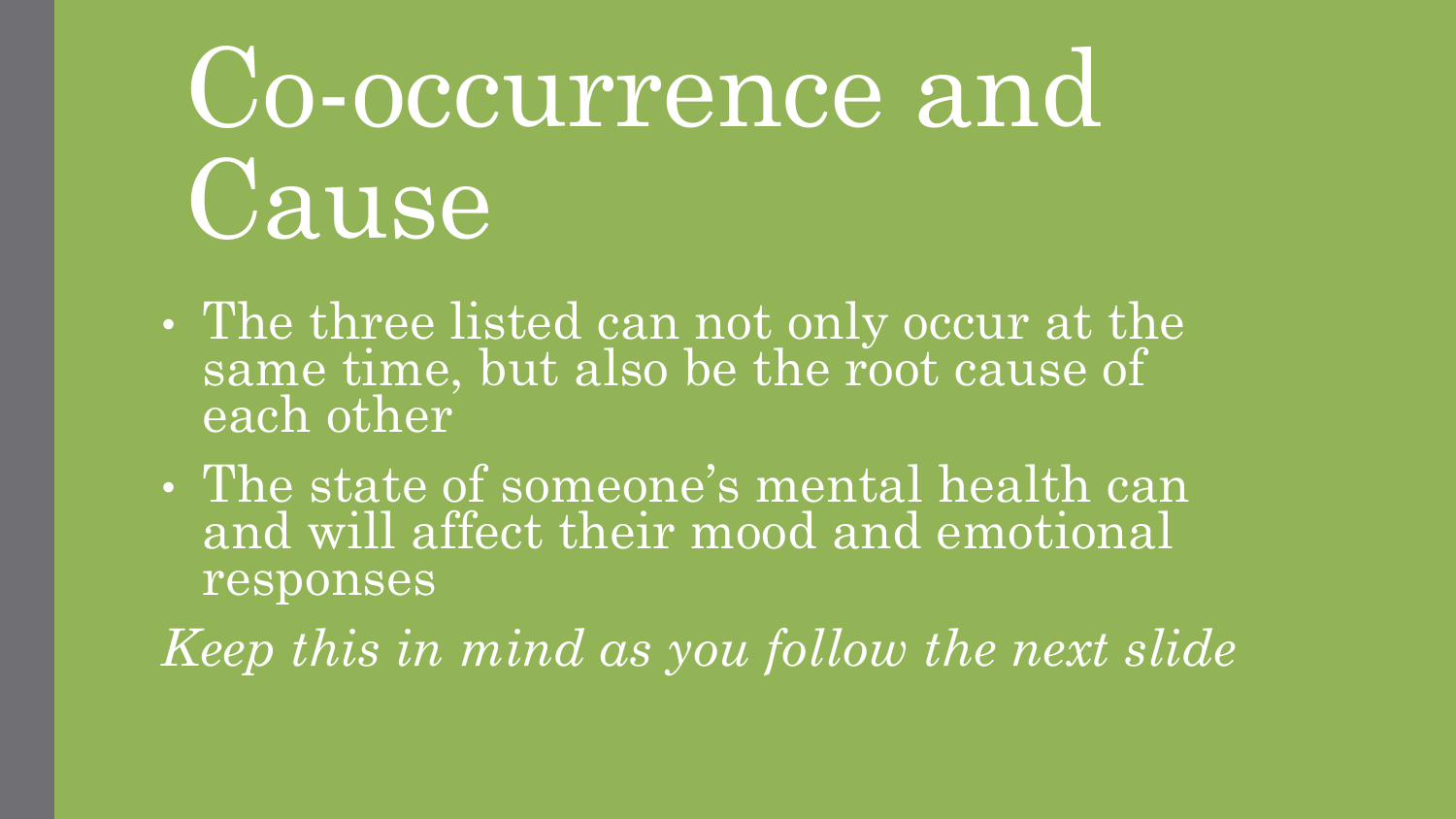## Steps of De-Escalation

- Speak **slowly** and **confidently** with a gentle,
- **Do not argue** or challenge the person.
- Never threaten.
- **Do not raise** your voice or talk too fast.
- Use **positive words** instead of negative words.
- Stay **calm** and avoid nervously getting worked up.
- Try to **be aware** of what may increase the person's fear, anxiety, and aggression.
- **Pause**, if needed, during the conversation. 1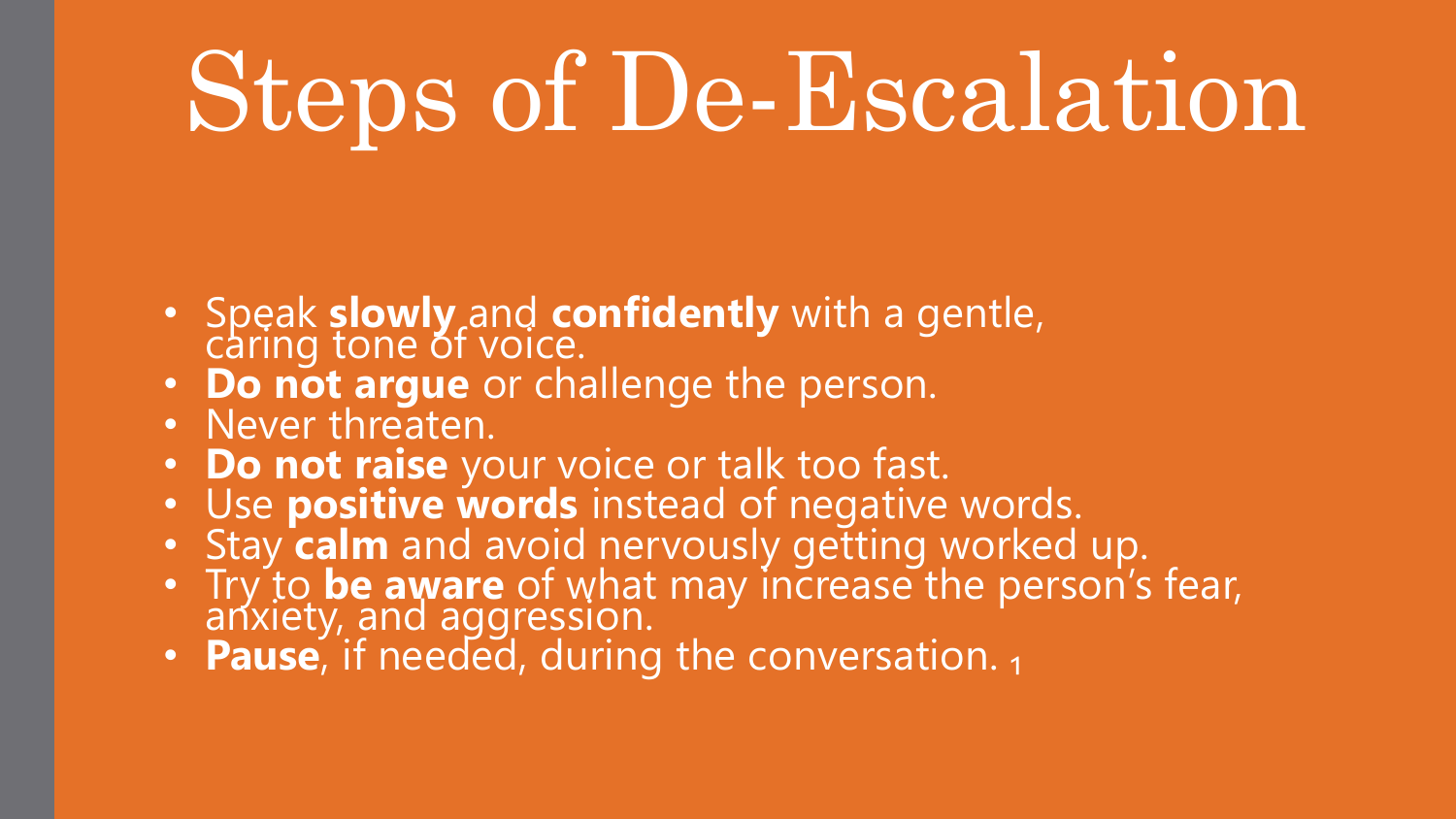### Unsafe Situations

- Suicide Plan
- Domestic Abuse/Violence
- Child Abuse/Neglect
- Elder Abuse/Neglect

All of these should be reported and/or remain with them until help is received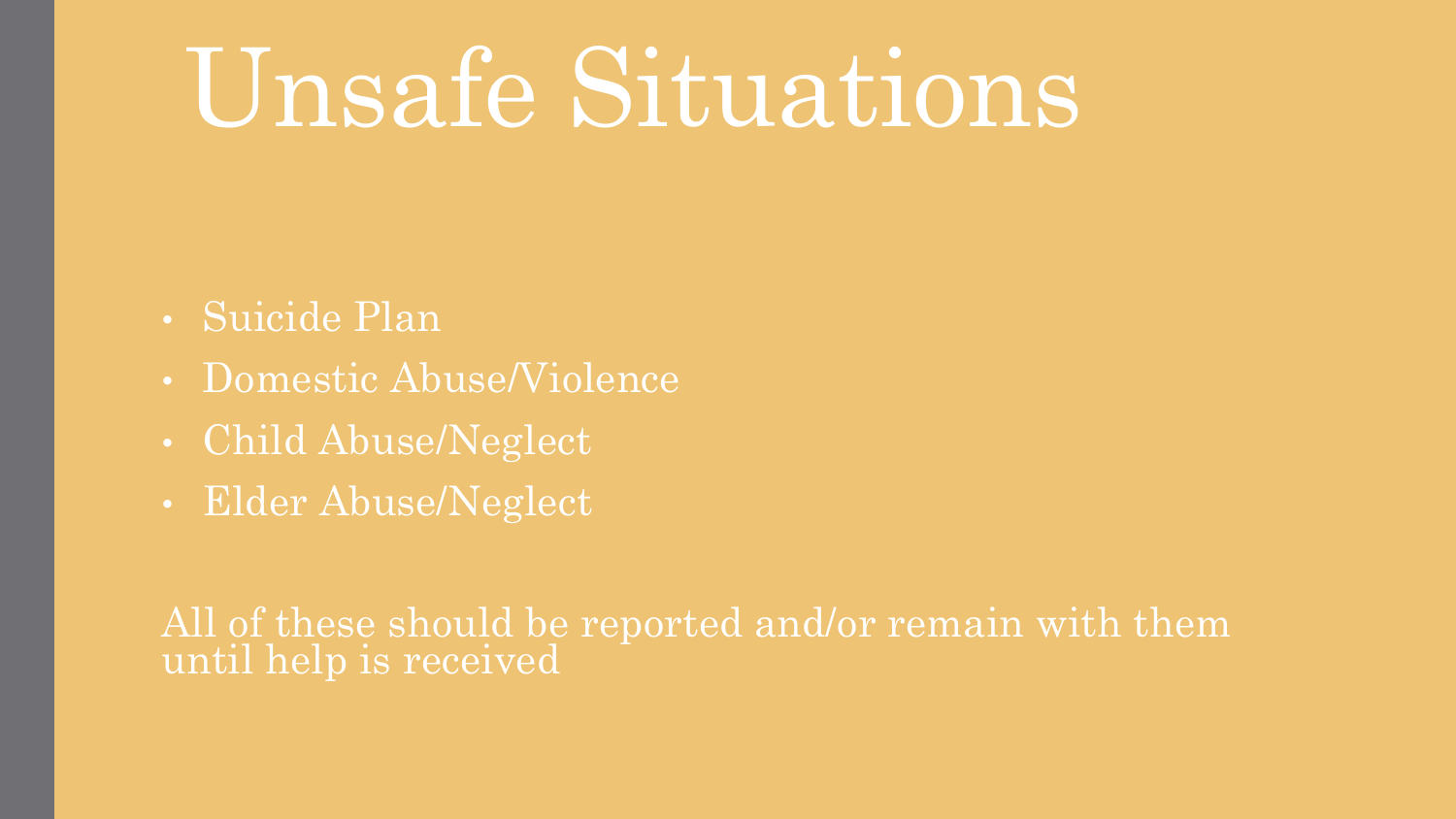# Links to helpful

### resources

- Mental Health First Aid https://www.mentalhealthfirstaid.org/
- Mental Health America https://www.mhanational.org/
- SAMHSA Treatment Referral Helpline, 1-877-SAMHSA7 (1-877- 726-4727)
- National Alliance on Mental Illness https://www.nami.org/Home
- National Suicide Prevention Lifeline 1-800-273-8255
- Crisis Text Line: Text MOSAFE to 741-741
- Compass Health Network Local Crisis Line: 888-237-4567
- National Domestic Violence Hotline: 1-800-799-7233
- Missouri Child Abuse and Neglect Hotline: 1-800-392-3738 (Non-Mandated Reporters)
- Missouri Elder Abuse Hotline: 1-800-392-0210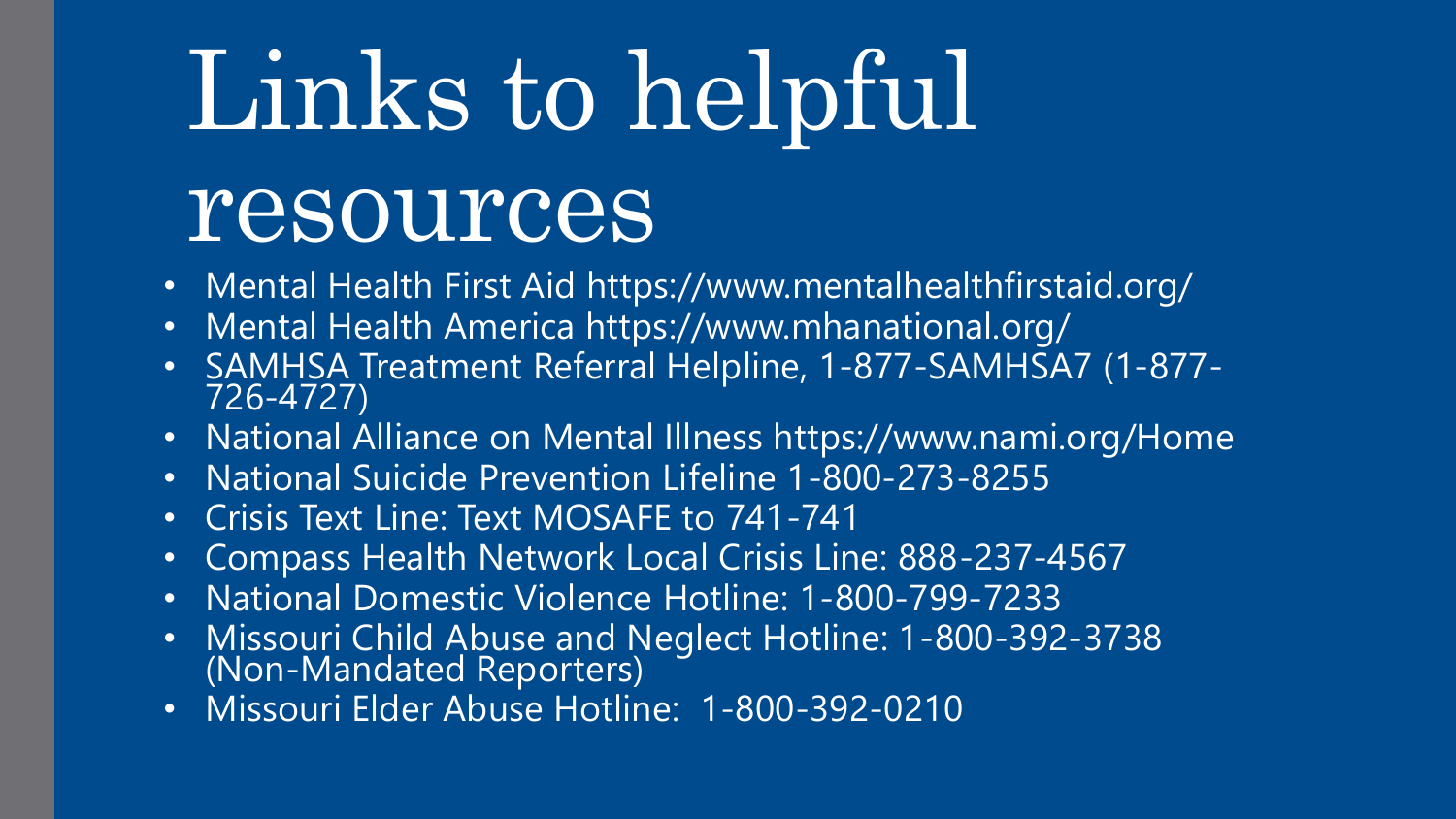### Self Care

- No one is a superhero, take time for yourself
- If you have an EAP, always remember to utilize that
- Your own mental and emotional state are equally as important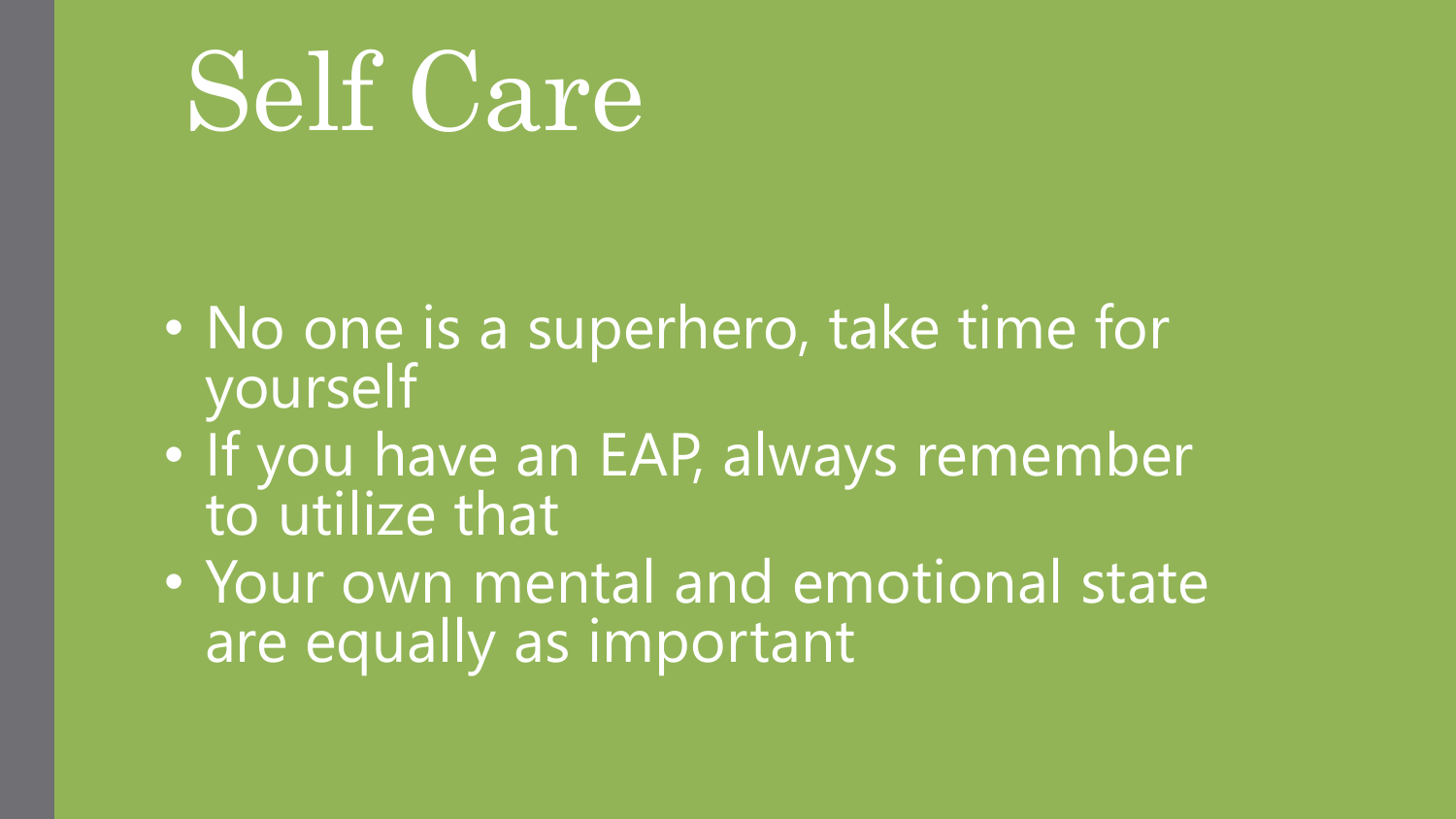## Self Care (Continued)

- Vent to someone if you need to (of course keep HIPAA in mind)
- Help others
- Beware of using substance to cope (such as alcohol)
- Connect with others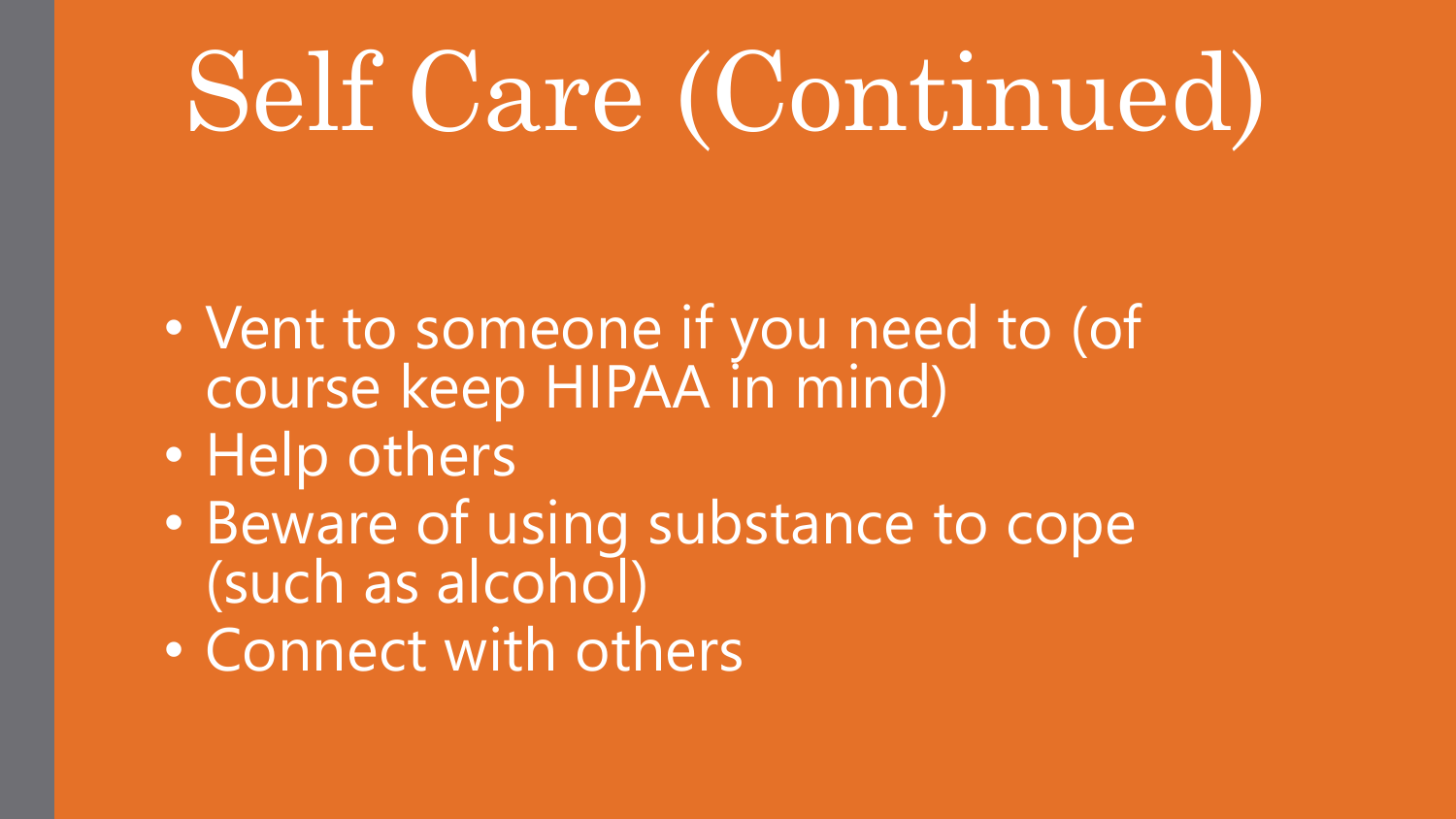### STOPP© Program

- **S**top: Just pause a moment
- **T**ake a breath: Notice your breathing as you breathe in and out. In through the nose, out through the mouth.
- **O**bserve: What thoughts are going through your mind right now? Where is your focus of attention? What are you reacting to? What sensations do you notice in your body?
- **P**ull Back: Put in some perspective! Don't believe everything you think. What is the big picture?
- **P**ractice What Worked / Proceed: What is the best thing to do right now? 2